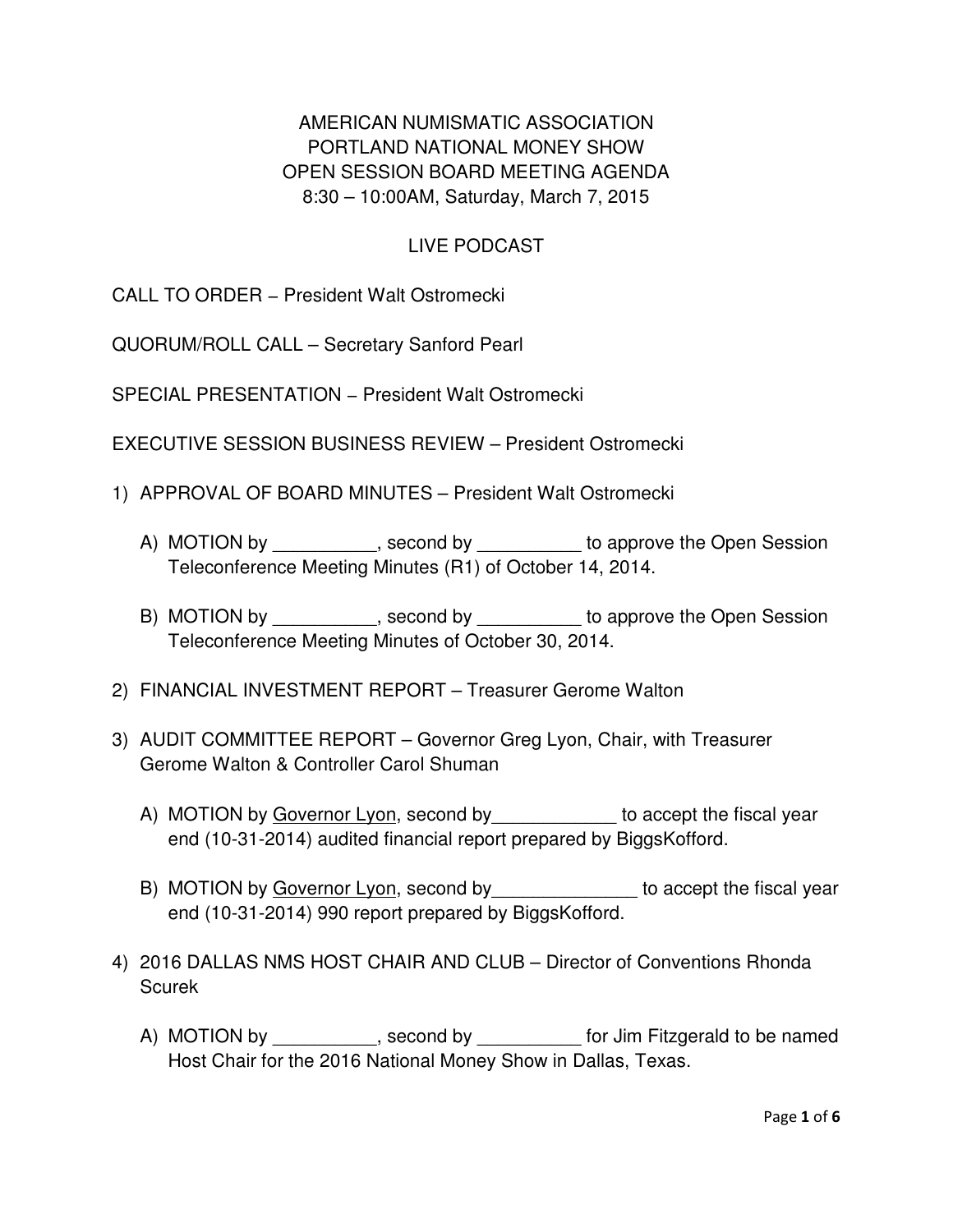- B) MOTION by \_\_\_\_\_\_\_\_\_, second by \_\_\_\_\_\_\_\_\_\_\_ for the Texas Numismatic Association and the Dallas Coin Club to be named co-host clubs for the 2016 National Money Show in Dallas, Texas.
- 5) 2018-2021 CONVENTION SITE LOCATIONS Director of Conventions Rhonda Scurek

(15 minute open discussion with membership input)

- A) National Money Shows 2018-2020. Proposed sites: Atlanta (Cobb Center); Austin; Charlotte; Las Vegas; Nashville; Phoenix; Raleigh; San Antonio; Virginia Beach.
	- 1. MOTION by example by second by the select as a second by the select as a second by the select as a second by the host city for the 2018 National Money Show and enter into the necessary contracts with the convention center and hotel.
	- 2. MOTION by \_\_\_\_\_\_\_\_\_, second by \_\_\_\_\_\_\_\_\_ to select \_\_\_\_\_\_\_\_\_ as the host city for the 2019 National Money Show and enter into the necessary contracts with the convention center and hotel.
	- 3. MOTION by example by second by the select as as the host city for the 2020 National Money Show and enter into the necessary contracts with the convention center and hotel.
- B) World's Fair of Money Shows 2019-2021. Proposed sites: Baltimore; Boston; Chicago/Rosemont; Milwaukee; New Orleans; Salt Lake City; San Antonio; Seattle; Washington, DC.

In August 2014, the Board heard a proposal from Carl Wolf, Secretary of the Chicago Coin Club, to hold the WFOM 2019 in Chicago/Rosemont in honor of the Chicago Coin Club's 100th Anniversary.

1a. MOTION by example by second by to accept the proposal of the Chicago Coin Club to host the convention and select Chicago/Rosemont as the host city for the 2019 World's Fair of Money and enter into the necessary contracts with the convention center and hotel(s).

**OR** 

1b. MOTION by example by to select as the host city for the 2019 World's Fair of Money and enter into the necessary contracts with the convention center and hotel(s).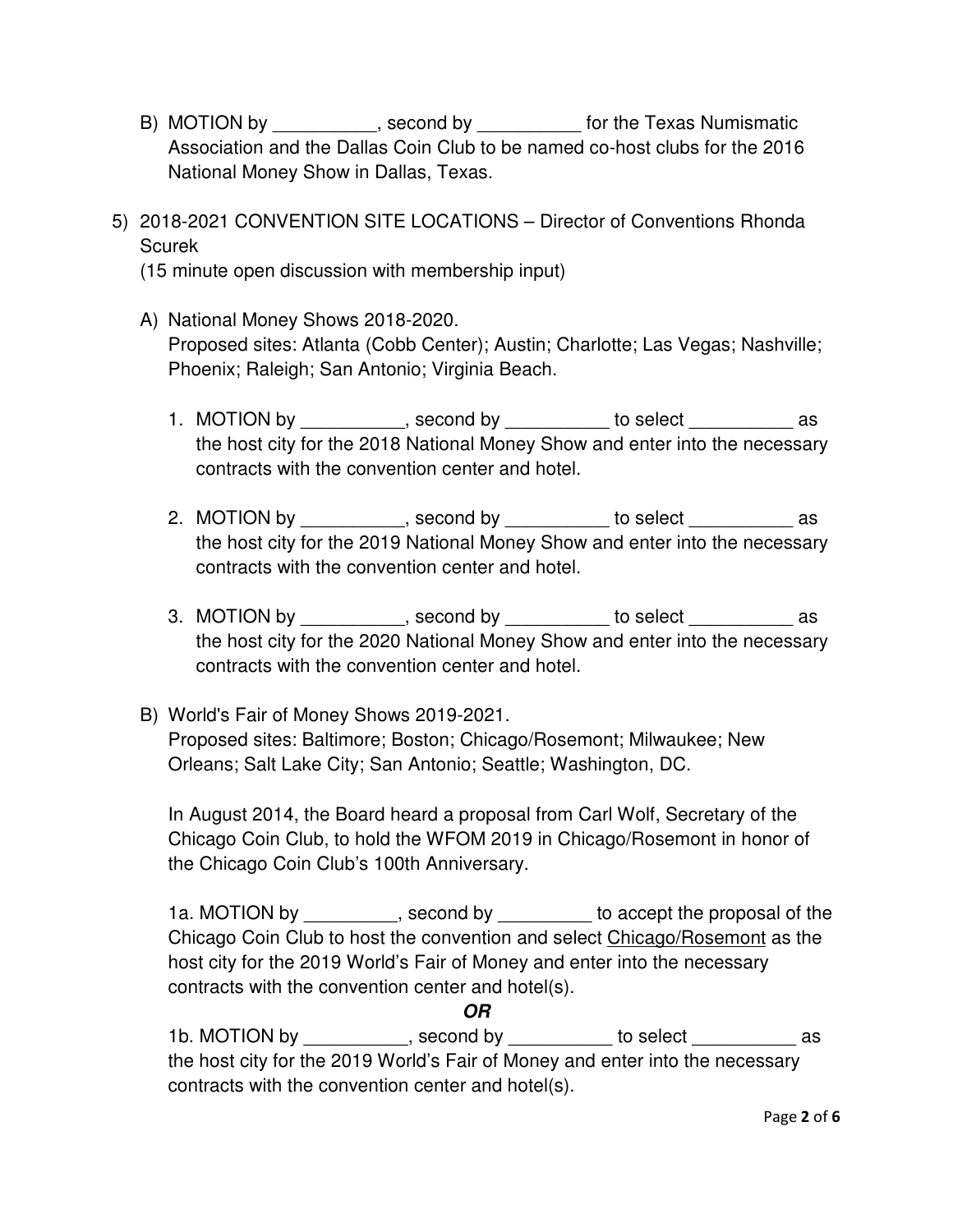2. MOTION by \_\_\_\_\_\_\_\_\_\_, second by \_\_\_\_\_\_\_\_\_\_ to select \_\_\_\_\_\_\_\_\_\_\_\_\_ as the host city for the 2020 World's Fair of Money and enter into the necessary contracts with the convention center and hotel(s).

3. MOTION by \_\_\_\_\_\_\_\_\_\_, second by \_\_\_\_\_\_\_\_\_\_ to select \_\_\_\_\_\_\_\_\_\_\_\_\_ as the host city for the 2021 World's Fair of Money and enter into the necessary contracts with the convention center and hotel(s).

### 6) MEMBERSHIP EXPANSION CAMPAIGN – VP Jeff Garrett

MOTION by VP Garrett, second by do form a Marketing Committee (consisting of Staff, Board and outside consultants) to explore new ways to expand membership in the ANA.

7) LIFE MEMBERSHIP ELIGIBILITY – President Ostromecki

Article I: Members – Eligibility, Rights & Privileges, Section 3. Life Members (taken from May 2013 version of ANA Bylaws and Code of Ethics) Life Members shall be those individuals who are now Life Members and those individuals who pay the requisite Life membership fee designated by the Association. Any Regular Member in good standing who has been a member of the Association for three consecutive years or more shall be eligible for Life membership.

Background: The membership department has received an increasing number of requests from members who would like to convert to Life membership after only two years of Regular membership.

Proposed change: MODIFY to "two"

#### Article I, Section 3. Life Members

Life Members shall be those individuals who are now Life Members and those individuals who pay the requisite Life membership fee designated by the Association. Any Regular Member in good standing who has been a member of the Association for two consecutive years or more shall be eligible for Life membership.

Article I, Section 4. Young Numismatist (YN) Members c) Membership as a YN shall be considered in computing the two-year membership requirement for Life membership.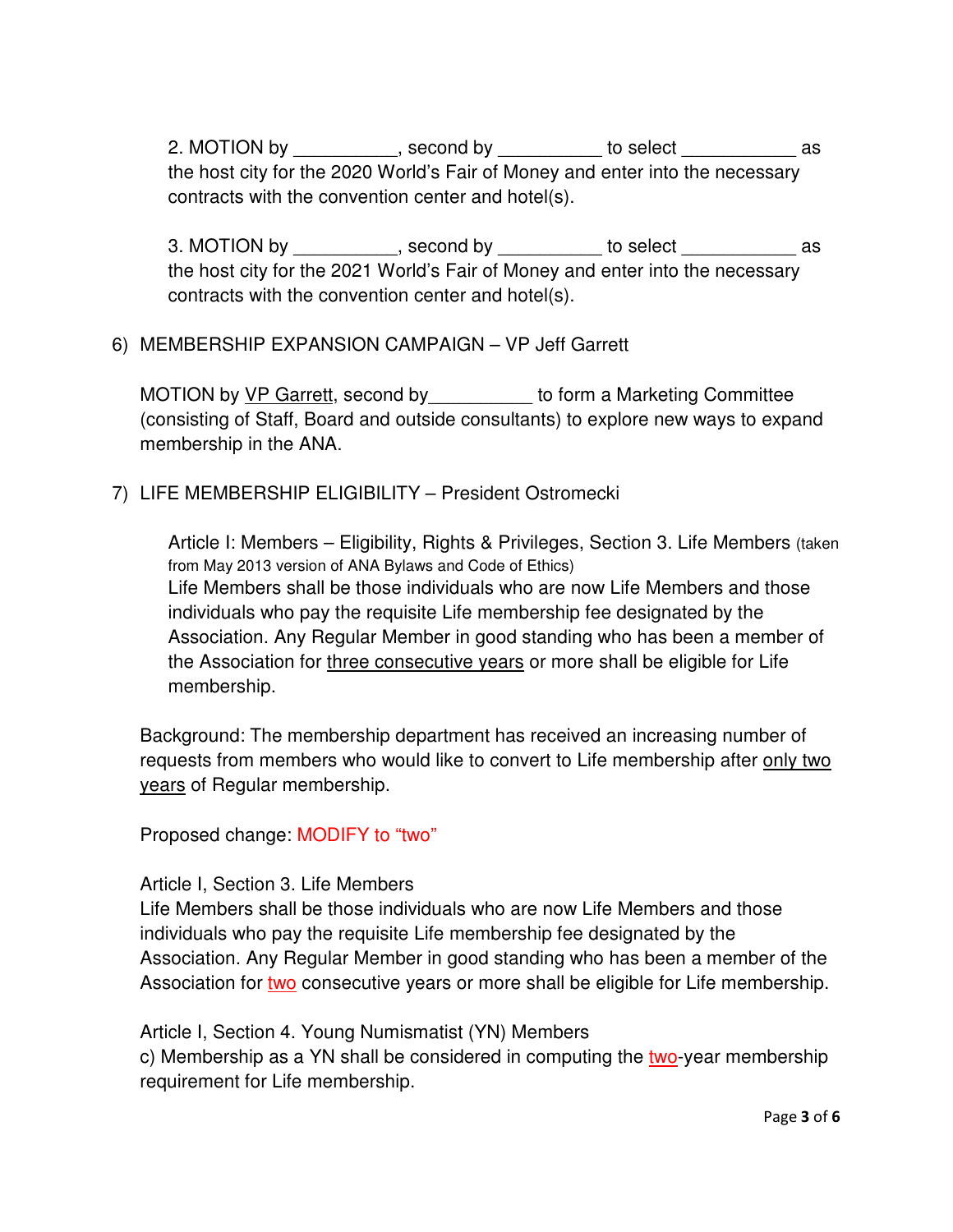Article I, Section 5. Associate Members

d) Membership as an Associate Member shall be considered in computing the two-year membership requirement for Life membership.

MOTION by \_\_\_\_\_\_\_\_\_\_\_, second by \_\_\_\_\_\_\_\_\_\_ to accept the proposed modification to Article I: Members – Eligibility, Rights & Privileges; Section 3 Life Members as proposed and to modify all other occurrences pertaining to Life Member eligibility in the ANA Bylaws and Code of Ethics (to include Section 4(c) Young Numismatists (YN) Members and Section 5(d) Associate Members).

#### 8) ASSOCIATE MEMBERSHIP – President Ostromecki

Article I: Members-Eligibility, Rights & Privileges, Section 5. Associate Members (taken from May 2013 version of ANA Bylaws and Code of Ethics) Associate Members shall be those individuals now Associate Members in good standing and those persons hereafter admitted as such in the manner hereinafter set forth:

a) Any individual who is a son, daughter, spouse or domestic partner of a Regular Member, YN Member or Life Member in good standing shall be eligible for Associate membership, provided his or her application is approved in writing by such member.

b) Any Associate Member, 18 years of age or over, in good standing may become a Regular Member upon application therefor and payment of one year's advance dues.

c) An Associate Member shall be required to maintain the same mailing address as the Regular, Life or YN Member with whom he or she is associated.

d) Membership as an Associate Member shall be considered in computing the three-year membership requirement for Life membership.

Background: The ANA has dues rates for youth members (YNs) between the ages of 5-17 that are equal to the rate for an Associate (Silver) membership. We would prefer to have youth enrolled as YNs to properly identify them for participation in ANA programs.

We also would like to avoid a loss of revenue that might occur if an adult son or daughter joined as an Associate (Silver) Member rather than joining at the adult rates (which offer a choice of rates and service).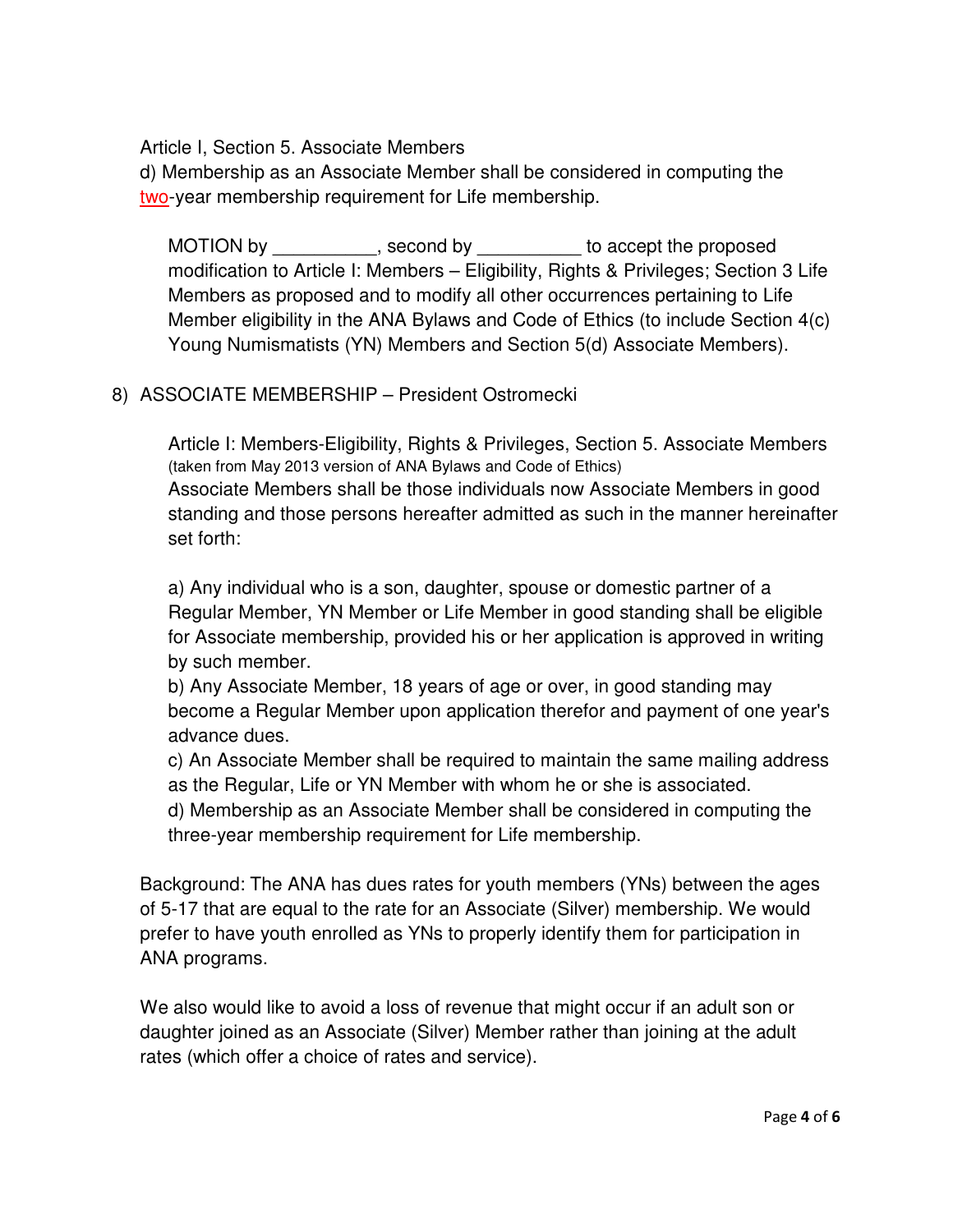Proposed change: STRIKE "son, daughter,"

Section 5. Associate Members

Associate Members shall be those individuals now Associate Members in good standing and those persons hereafter admitted as such in the manner hereinafter set forth:

a) Any individual who is a son, daughter, spouse or domestic partner of a Regular Member, YN Member or Life Member in good standing shall be eligible for Associate membership, provided his or her application is approved in writing by such member.

MOTION by example by second by to strike eligibility for sons and daughters from Associate (Silver) membership as allowed in Article I: Members – Eligibility, Rights & Privileges, Section 5(a) of the ANA Bylaws and to incorporate this change into the ANA Bylaws and Code of Ethics.

9) ELECTION BYLAWS: BOARD MEMBER OPTIONS – Bylaws Committee Chair Doug Andrews and President Ostromecki (15 minute open discussion with membership input)

The ANA Bylaws Committee consideration of proposed Board of Governors terms and election process changes that, if enacted, could take effect for the 2017-2019 election cycle.

10) YN BOARD INTERN – President Ostromecki

MOTION by\_\_\_\_\_\_\_\_\_\_\_\_\_, second by\_\_\_\_\_\_\_\_\_\_\_\_\_ to approve the nomination of Sam Ernst to serve as Youth Board Intern from March 7, 2015 to August 8, 2015.

11) ORAL/WRITTEN COMMITTEE REPORTS – President Ostromecki

MOTION by \_\_\_\_\_\_\_\_\_\_\_, second by \_\_\_\_\_\_\_\_\_\_\_\_\_ to accept into the official record the following written ANA Committee Reports:

\_\_\_\_\_\_\_\_\_\_\_\_\_\_\_\_\_\_\_\_\_\_\_\_\_\_\_\_\_\_\_\_\_\_\_\_\_\_\_\_\_\_\_\_\_\_\_\_\_\_\_\_\_\_\_\_\_\_\_.

12) LEGAL REPORT – Legal Counsel Hollie Wieland

13) EXECUTIVE DIRECTOR REPORT – Executive Director Kim Kiick